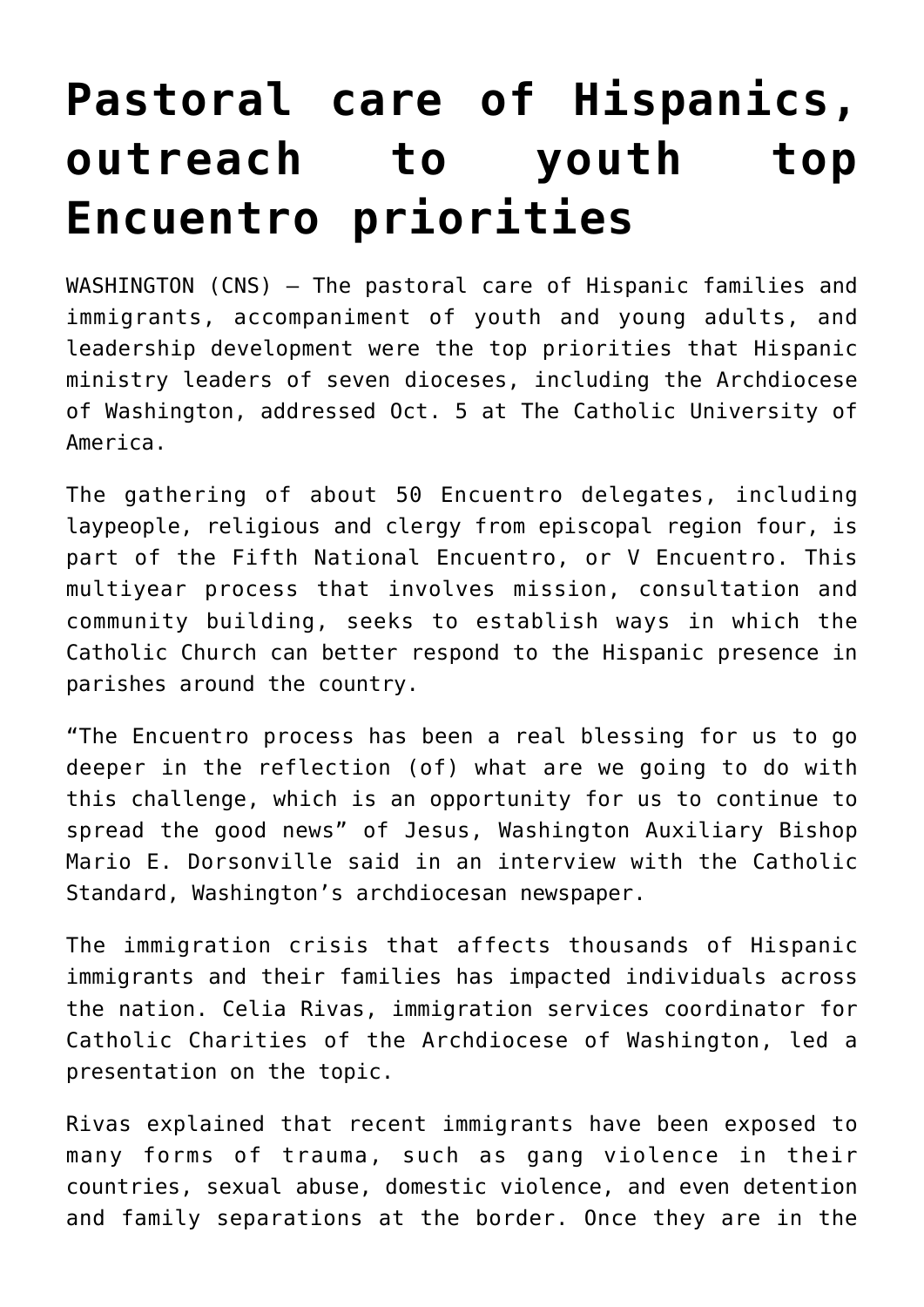country, they may face other challenges such as loneliness and depression, unemployment, bullying and vulnerability to scams.

Undocumented immigrants and others with temporary protections, such as some Central Americans no longer protected by Temporary Protected Status, known as TPS, and recipients of Deferred Action for Childhood Arrivals, or DACA, live with the constant fear of possible deportations, Rivas said.

"Anything can trigger a deportation case for a person who is undocumented," she told the audience.

Creating parish communities that can accompany those families in their hardships is essential, continued Rivas, encouraging Encuentro leaders to seek volunteers who can help struggling families and individuals.

"It's important for every Catholic to be able to understand the sufferings and struggles that everyone has gone through to be able to come to this country, so we need to see the new immigrants practically with the face of Jesus Christ," Rivas said.

The Archdiocese of Washington is already facilitating information and trainings on immigration for pastors, priests, parish leaders and parishioners, so they are aware of what is going on, Bishop Dorsonville said.

Providing pastoral care to Hispanic families, many of them immigrants, was another priority addressed at the meeting. Raising children in a culture that they are not familiar with affects both parents and children, said Dora Tobar, director of the Pastoral Office for Family Life and the Hispanic ministry coordinator at the Diocese of Lafayette, Indiana.

Issues such as poverty, domestic violence and family separations due to immigration or divorce, alcohol and drug abuse also are also challenges that Hispanic families experience in this country, Tobar added. She suggested to find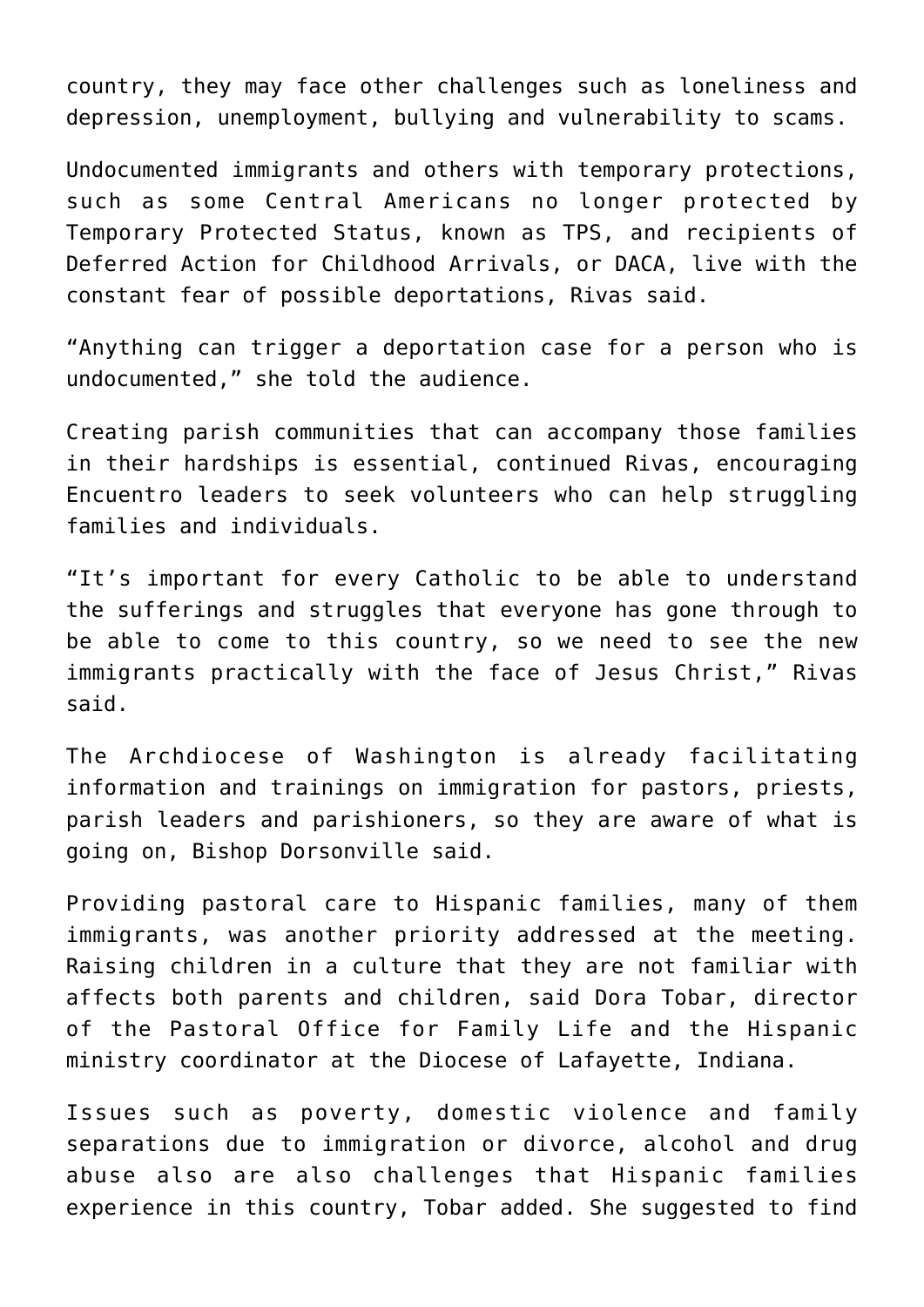ways to develop support networks in parish communities to accompany those families.

"We need to become extended families for those who have arrived in this country and have not yet integrated to the community," Tobar said.

Tobar also stressed the importance of exploring new ways to reach those on the peripheries.

The presentations were followed by small group discussions. Karla Aleman, an Encuentro delegate for Diocese of Arlington, Virginia, reported her group's suggestions, which included integrating the pastoral care of families into existing diocesan offices.

Other recommendations addressed by the groups included empowering parents to assume their roles as first educators, increasing opportunities in adult faith formation, and updating resources and formation opportunities for ministry leaders.

Encuentro delegates also heard about collaborations with The Catholic University of America that are currently being explored to find ways to facilitate training opportunities for ministry leaders.

The purpose of this regional post-Encuentro meeting is to go over the final recommendations from the national gathering held last year and identify the most pressing needs to include in the final recommendations that dioceses will present to their bishops in the coming months.

"We want to present the bishops conclusions and concrete suggestions, so it is a book with action," said Comboni Missionary Sister Inma Cuenta, director of ethnic ministry in the Diocese of Richmond, Virginia.

The hope is that dioceses utilize the feedback and